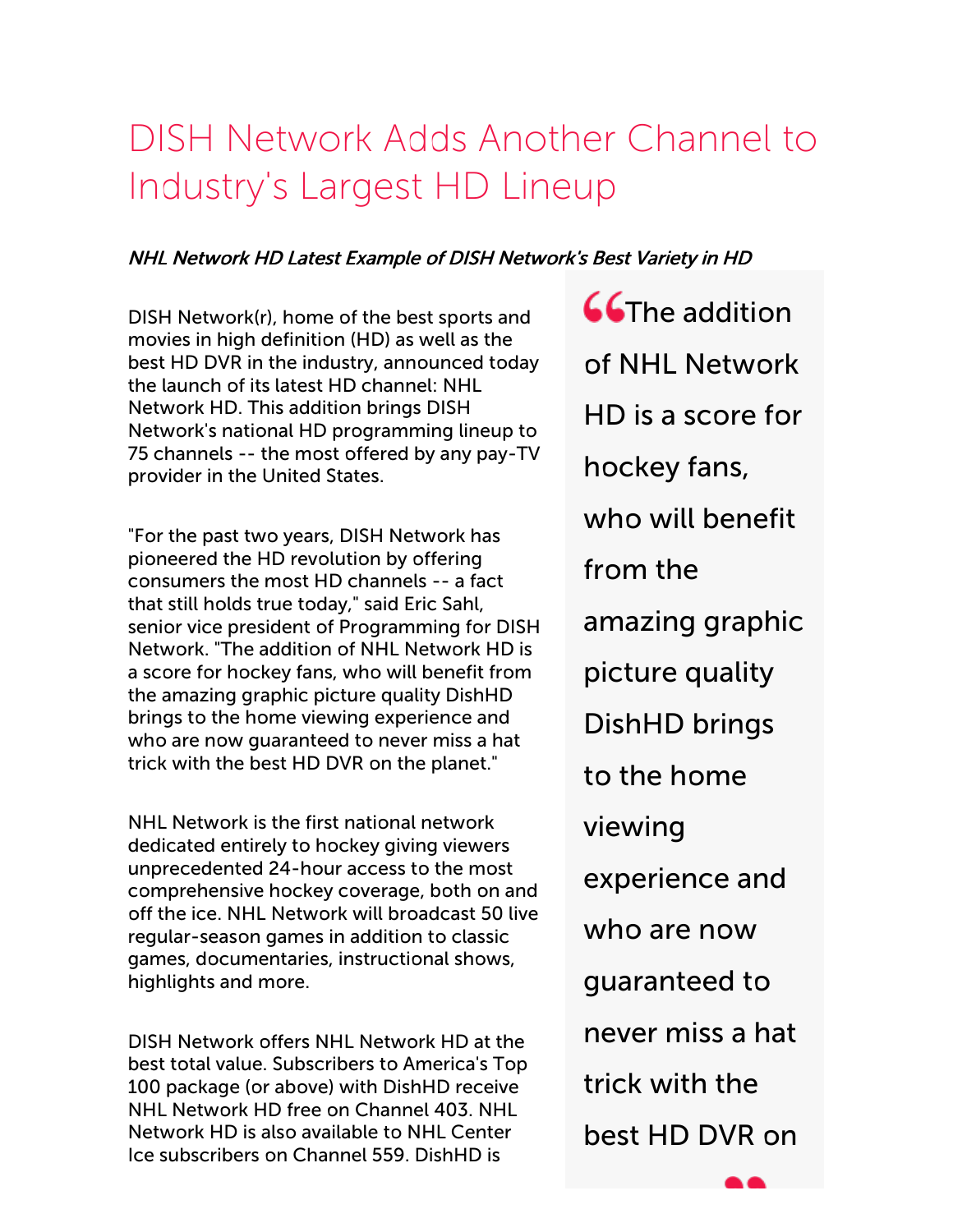available free for six months to new customers, and new DISH Network subscribers may also receive a free upgrade to the company's industry-leading and award-



winning HD DVR receivers. Through Jan. 31, 2008, both current and new qualifying DISH Network DishHD customers may also enjoy up to \$800 of instant savings on a variety of Sharp's most popular line of flat panel HDTVs.

For more information about DISH Network, DishHD or the Sharp HDTV discount call 1-800-333-DISH (3474), visit [www.dishnetwork.com](http://cts.businesswire.com/ct/CT?id=smartlink&url=http%3A%2F%2Fwww.dishnetwork.com%2F&esheet=50415953&lan=en-US&anchor=www.dishnetwork.com&index=1&md5=b2f9f3cbd7edbd419365c5576d4dab31) or contact your local retailer.

## About EchoStar Communications Corporation

EchoStar Communications Corporation (Nasdaq:DISH) has been a leader for more than 27 years in satellite TV equipment sales and support worldwide. The Company's DISH Network(r) is the fastest-growing pay-TV provider in the country since 2000, providing more than 13.585 million satellite TV customers with industry-leading customer satisfaction which has surpassed major cable companies for seven years running. DISH Network customers also enjoy access to a premier line of award-winning Digital Video Recorders (DVRs), hundreds of video and audio channels, the most International channels in the U.S., industry-leading Interactive TV applications, Latino programming, and the best sports and movies in HD. DISH Network offers a variety of package and price options including the lowest all-digital price in America, the DishDVR Advantage Package, high-speed Internet service, a free upgrade to the best HD DVR in the industry, and six months free of DishHD. EchoStar is included in the Nasdaq-100 Index (NDX) and is a Fortune 300 company. Visit [www.echostar.com](http://cts.businesswire.com/ct/CT?id=smartlink&url=http%3A%2F%2Fwww.echostar.com%2F&esheet=50415953&lan=en-US&anchor=www.echostar.com&index=2&md5=1f2e1bac57666ffe685106a5e35372b3) or call 1-800-333-DISH (3474) for more information.

### About NHL Network

As the definitive hockey destination, NHL Network offers viewers a 24-hour all-access pass to complete hockey coverage both on and off the ice, including live NHL games featuring stars such as Sidney Crosby and Alexander Ovechkin. The network's daily signature show -- NHL On The Fly -- offers fans exclusive live look-ins to NHL games, including goals, shootouts, extended highlights, stellar saves, features, interviews, pre- and post-game reports, team press conferences, expert analysis from a variety of hockey insiders and former players, plus special event coverage from the NHL All-Star Game, NHL Stanley Cup Final and NHL Entry Draft. Additional NHL Network programming includes international and amateur hockey, player profiles, interview shows and youth-oriented programs. NHL Network is operated out of Canada and is available in the United States by contacting digital cable or satellite providers.